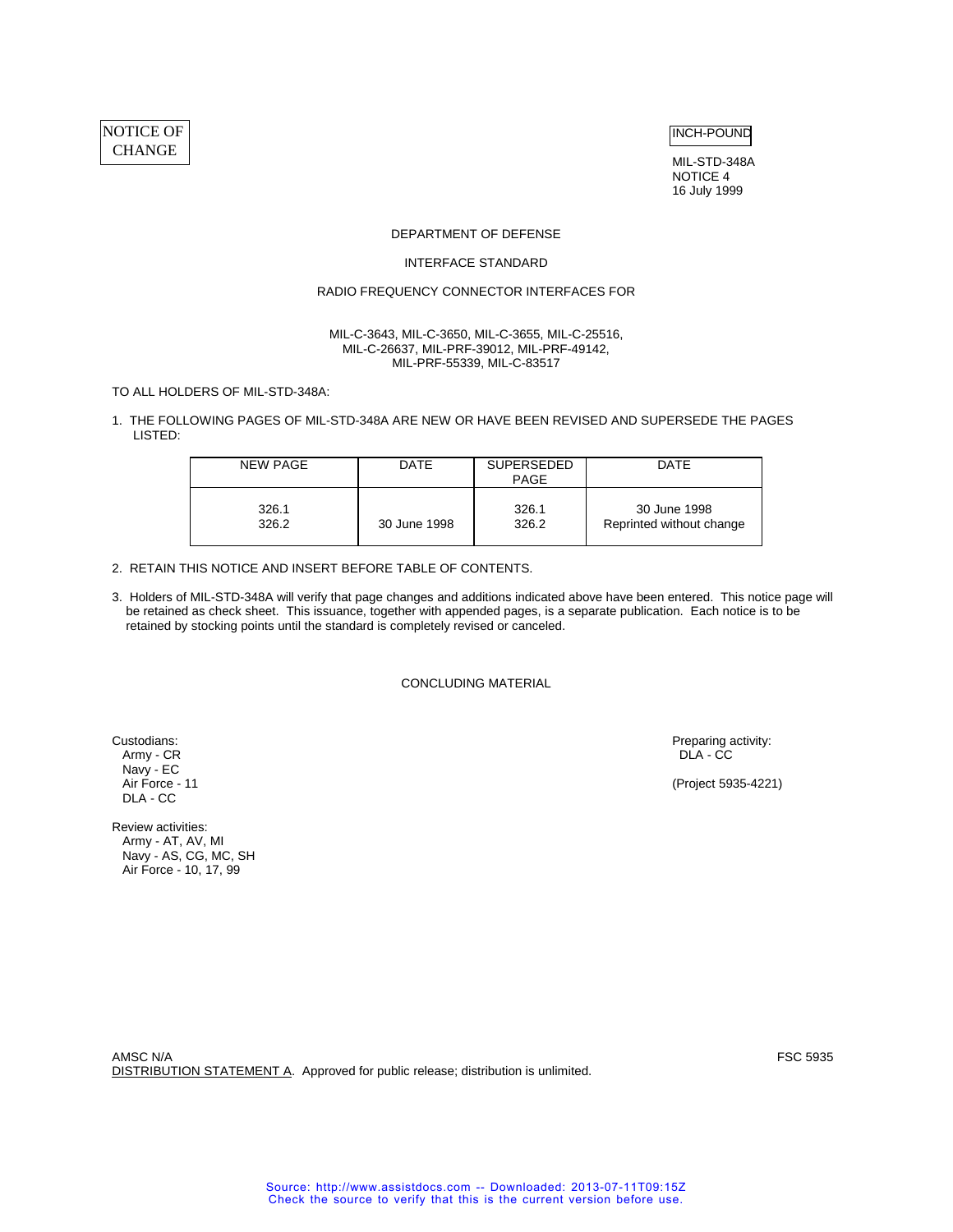MIL-STD-348A NOTICE 4



| Inches | mm   |
|--------|------|
| .001   | 0.03 |
| .008   | 0.20 |
| .015   | 0.38 |
| .018   | 0.46 |
| .025   | 0.64 |
| .070   | 1.78 |
| .112   | 2.84 |
| .135   | 3.43 |

NOTES:

- 1. Dimensions are in inches.
- 2. Metric equivalents are given for information only.
- 3. Interface shall meet the force to engage and disengage requirements.
- 4. Dimension for mating interface. Dimensions shall be .025/.035 for cabled connectors.
- 5. Dimension shall be .132 min. for cable connectors.

FIGURE 326-1. Interface, series SMP, socket contact.

SUPERSEDES PAGE 326.1 OF NOTICE 3

326.1